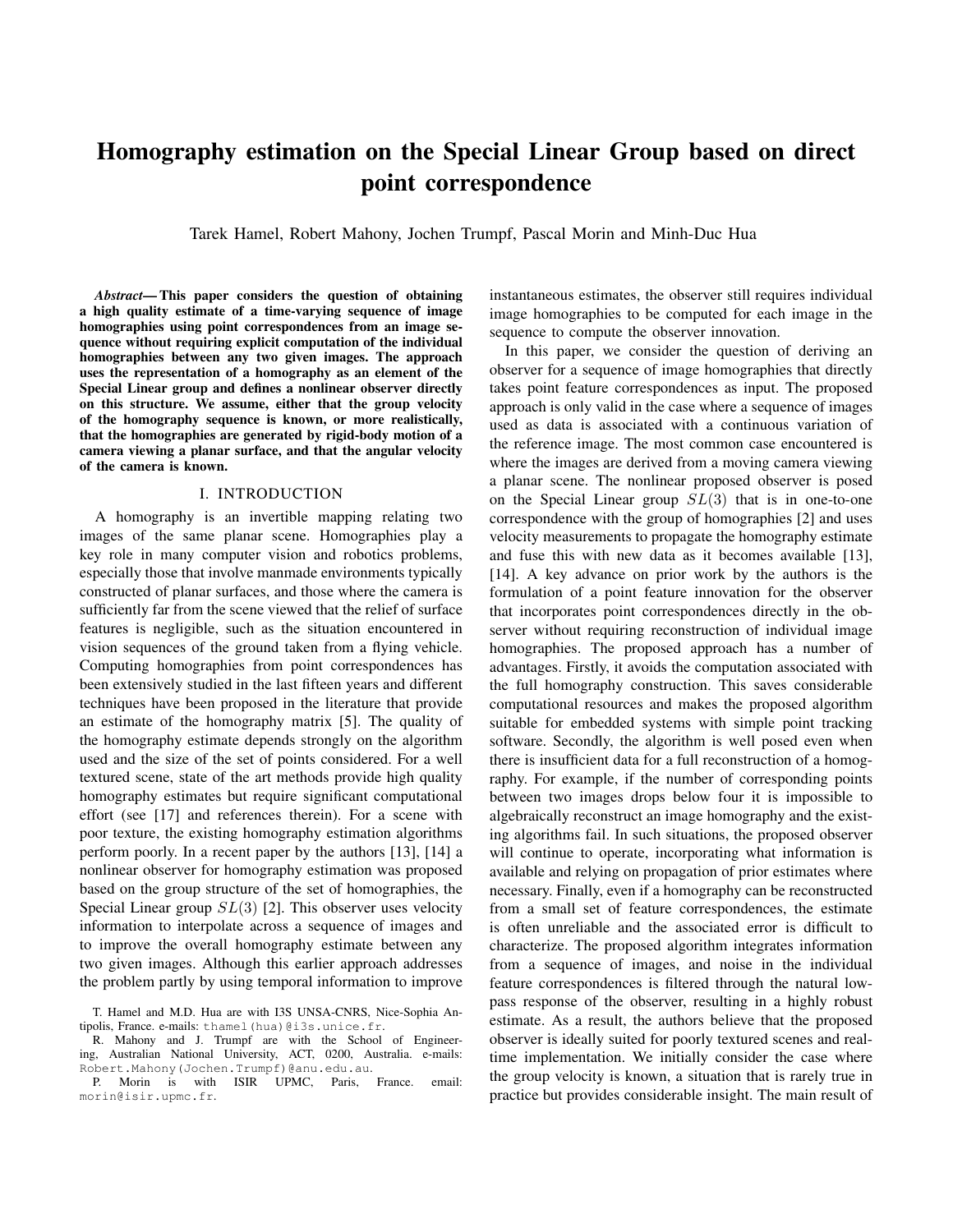the paper considers the case of a moving camera where the angular velocity of the camera is measured. This is a practical scenario where a camera is equipped with gyrometers. The primary focus of the paper is on the presentation of the observers and analysis of their stability properties, however, we do provide simulations to indicate the performance of the proposed scheme.

The paper is organized into five sections including the introduction and the conclusion sections. Section II presents a brief recap of the Lie group structure of the set of homographies and relates it to rigid-body motion of the camera. Section III provides an initial lemma in the case where it is assumed the group velocity is known and then considers the case of a moving camera where the angular velocity of the camera is known. Simulation results are provided in Section IV to verify performance of the proposed algorithms.

### II. PRELIMINARY MATERIAL

# *A. Projection*

Visual data is obtained via a projection of observed images onto the camera image surface. The projection is parameterised by two sets of parameters: intrinsic ("internal" parameters of the camera such as the focal length, the pixel aspect ratio, etc.) and extrinsic (the pose, i.e. the position and orientation of the camera). Let  $A$  (resp.  $A$ ) denote projective coordinates for the image plane of a camera  $\overrightarrow{A}$  (resp. A), and let  $\{\AA\}$  (resp.  $\{A\}$ ) denote its (right-hand) frame of reference. Let  $\xi \in \mathbb{R}^3$  denote the position of the frame  $\{A\}$ with respect to  $\{\AA\}$  expressed in  $\{\AA\}$ . The orientation of the frame  $\{A\}$  with respect to  $\{A\}$ , is given by a rotation matrix, element of the Special Orthogonal group,  $R \in SO(3)$ :  ${A}$   $\rightarrow$   ${A}$ . The pose of the camera determines a rigid body transformation from  $\{A\}$  to  $\{A\}$  (and visa versa). One has

$$
\overset{\circ}{P} = RP + \xi \tag{1}
$$

as a relation between the coordinates of the same point in the reference frame ( $\tilde{P} \in \{\tilde{A}\}\$ ) and in the current frame  $(P \in \{A\})$ . The camera internal parameters, in the commonly used approximation, define a  $3 \times 3$  matrix K so that we can write $^1$ :

$$
\mathring{p} \cong K\mathring{P}, \quad p \cong KP,\tag{2}
$$

where  $p \in A$  is the image of a point when the camera is aligned with frame  $\{A\}$ , and can be written as  $(x, y, w)^T$ using the homogeneous coordinate representation for that 2D image point. Likewise,  $\mathring{p} \in \mathring{\mathcal{A}}$  is the image of the same point viewed when the camera is aligned with frame  $\{\AA\}$ .

If the camera is calibrated (the intrinsic parameters are known), then all quantities can be appropriately scaled and the equation written in a simple form:

$$
\mathring{p} \cong \mathring{P}, \quad p \cong P. \tag{3}
$$

#### *B. Homography*

*Assumption 2.1:* Assume a calibrated camera and that there is a planar surface  $\pi$  containing a set of n target points  $(n \geq 4)$  so that

$$
\pi = \left\{ \mathring{P} \in R^3 : \mathring{\eta}^T \mathring{P} - \mathring{d} = 0 \right\},\
$$

where  $\eta$  is the unit normal to the plane expressed in  $\{\AA\}$  and  $\tilde{d}$  is the distance of the plane to the origin of  $\{\tilde{A}\}\$ . From the rigid-body relationships (1), one has  $P = R^T \mathring{P}$  –  $R^T \xi$ . Define  $\zeta = -R^T \xi$ . Since all target points lie in a single planar surface one has

$$
P_i = R^T \mathring{P}_i + \frac{\zeta \mathring{\eta}^T}{\mathring{d}} \mathring{P}_i, \quad i = \{1, \dots, n\},\tag{4}
$$

and thus, using (3), the projected points obey

$$
p_i \cong \left(R^T + \frac{\zeta \mathring{\eta}^T}{\mathring{d}}\right) \mathring{p}_i, \quad i = \{1, \dots, n\}.
$$
 (5)

The projective mapping  $H : \mathcal{A} \to \mathring{\mathcal{A}}, H : \cong \left( R^T + \frac{\zeta \mathring{\eta}^T}{\mathring{\eta}} \right)$  $\widetilde{d}$  $\setminus^{-1}$ is termed a homography and it relates the images of points on the plane  $\pi$  when viewed from two poses defined by the coordinate systems  $A$  and  $\overline{A}$ . It is straightforward to verify that the homography  $H$  can be written as follows:

$$
H \cong \left( R + \frac{\xi \eta^{\top}}{d} \right) \tag{6}
$$

where  $\eta$  is the normal to the observed planar surface expressed in the frame  $\{A\}$  and d is the orthogonal distance of the plane to the origin of  $\{A\}$ . One can verify that [2]:

$$
\eta = R^T \mathring{\eta} \tag{7}
$$

$$
d = \mathring{d} - \mathring{\eta}^T \xi = \mathring{d} + \eta^T \zeta. \tag{8}
$$

The homography matrix contains the pose information  $(R, \xi)$ of the camera from the frame  ${A}$  (termed current frame) to the frame  $\{\AA\}$  (termed reference frame). However, since the relationship between the image points and the homography is a projective relationship, it is only possible to determine  $H$  up to a scale factor (using the image points relationships alone).

# *C. Homography versus element of the Special Linear Goup*  $SL(3)$

Recall that the Special Linear Lie-group  $SL(3)$  is defined as the set of all real valued  $3 \times 3$  matrices with unit determinant

$$
SL(3) = \{ S \in \mathbb{R}^3 \mid \det S = 1 \}.
$$

<sup>&</sup>lt;sup>1</sup>Most statements in projective geometry involve equality up to a multiplicative constant denoted by ≅.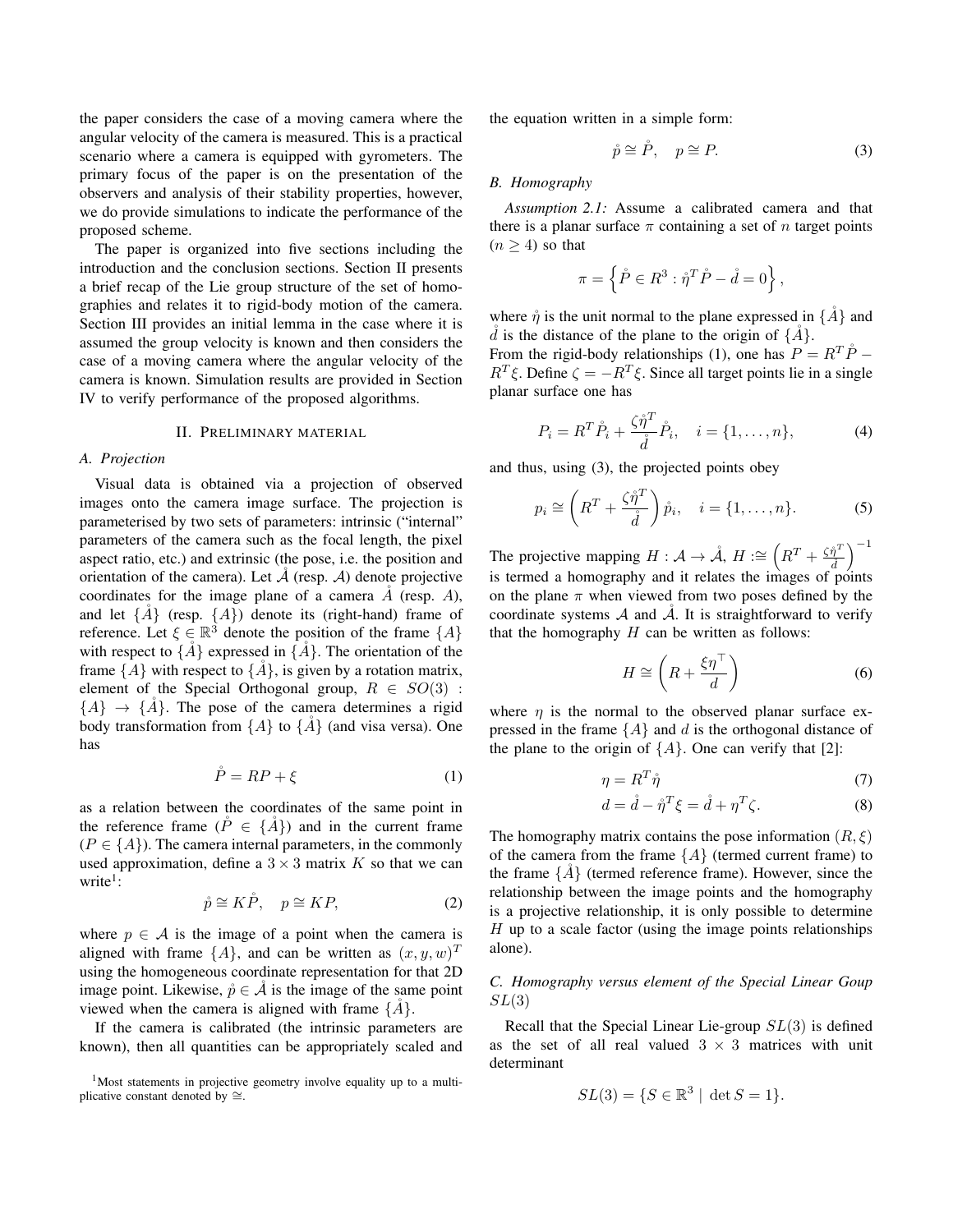Since a homography matrix  $H$  is only defined up to scale then any homography matrix is associated with a unique matrix  $H \in SL(3)$  by re-scaling

$$
\bar{H} = \frac{1}{\det(H)^{\frac{1}{3}}}H\tag{9}
$$

such that  $\det(\bar{H}) = 1$ . Moreover, the map

$$
w: SL(3) \times \mathbb{P}^2 \longrightarrow \mathbb{P}^2,
$$
  

$$
(H, p) \mapsto w(H, p) \cong \frac{Hp}{|Hp|}
$$

is a group action of  $SL(3)$  on the projective space  $\mathbb{P}^2$  since

$$
w(H_1, w(H_2, p)) = w(H_1 H_2, p), w(I, p) = p
$$

where  $H_1, H_2$  and  $H_1H_2 \in SL(3)$  and I is the identity matrix, the unit element of  $SL(3)$ . The geometrical meaning of the above property is that the 3D motion of the camera between views  $A_0$  and  $A_1$ , followed by the 3D motion between views  $A_1$  and  $A_2$  is the same as the 3D motion between views  $A_0$  and  $A_2$ . As a consequence, we can think of homographies as described by elements of  $SL(3)$ .

The Lie-algebra  $\mathfrak{sl}(3)$  for  $SL(3)$  is the set of matrices with trace equal to zero:  $\mathfrak{sl}(3) = \{X \in \mathbb{R}^{3 \times 3} \mid \text{tr}(X) = 0\}$ . The adjoint operator is a mapping Ad :  $SL(3) \times \mathfrak{sl}(3) \rightarrow \mathfrak{sl}(3)$ defined by

$$
Ad_H X = H X H^{-1}, \quad H \in SL(3), X \in \mathfrak{sl}(3).
$$

For any two matrices  $A, B \in \mathbb{R}^{3 \times 3}$  the Euclidean matrix inner product and Frobenius norm are defined as

$$
\langle \langle A, B \rangle \rangle = \text{tr}(A^{\top}B), \qquad ||A|| = \sqrt{\langle \langle A, A \rangle \rangle}
$$

Let  $\mathbb P$  denote the unique orthogonal projection of  $\mathbb R^{3\times 3}$ onto  $\mathfrak{sl}(3)$  with respect to the inner product  $\langle \langle \cdot, \cdot \rangle \rangle$ . It is easily verified that

$$
\mathbb{P}(H) := \left(H - \frac{\text{tr}(H)}{3}I\right) \in \mathfrak{sl}(3). \tag{10}
$$

For any matrices  $G \in SL(3)$  and  $B \in \mathfrak{sl}(3)$  then  $\langle \langle B, G \rangle \rangle =$  $\langle \langle B, \mathbb{P}(G) \rangle \rangle$  and hence

$$
\operatorname{tr}(B^{\top}G) = \operatorname{tr}(B^{\top}\mathbb{P}(G)).\tag{11}
$$

Since any homography is defined up to a scale factor, we assume from now that  $H \in SL(3)$ :

$$
H = \gamma \left( R + \frac{\xi \eta^{\top}}{d} \right) \tag{12}
$$

There are numerous approaches for determining  $H$ , up to this scale factor, cf. for example [6]. Note that direct computation of the determinant of  $H$  in combination with the expression of d (8) and using the fact that  $det(H) = 1$ , shows that  $\gamma=(\frac{d}{d})^{\frac{1}{3}}.$ 

Extracting R and  $\frac{\xi}{d}$  from H is in general quite complex [2], [20], [19], [4] and is beyond the scope of this paper.

# *D. Homography kinematics from a camera moving with rigid-body motion*

Assume that a sequence of homographies is generated by a moving camera viewing a stationary planar surface. Thus, any group velocity (infinitesimal variation of the homography) must be associated with an instantaneous variation in measurement of the *current* image A and not with a variation in the *reference* image  $\AA$ . This imposes constraints on two degrees of freedom in the homography velocity, namely those associated with variation of the normal to the reference image, and leaves the remaining six degrees of freedom in the homography group velocity depending on the rigid-body velocities of the camera.

Denote the rigid-body angular velocity and linear velocity of  $\{A\}$  with respect to  $\{\hat{A}\}$  expressed in  $\{A\}$  by  $\Omega$  and  $V$ , respectively. The rigid body kinematics of  $(R, \xi)$  are given by

$$
\dot{R} = R\Omega_{\times} \tag{13}
$$

$$
\dot{\xi} = RV \tag{14}
$$

where  $\Omega_{\times}$  is the skew symmetric matrix associated with the vector cross-product, i.e.  $\Omega_{\times} y = \Omega \times y$ , for all y.

Recalling (8), it is easily verified that

$$
\dot{d} = -\eta^{\top} V, \qquad \frac{d}{dt} \dot{d} = 0
$$

This constraint on the variation of  $\eta$  and  $\tilde{d}$  is precisely the velocity constraint associated with the fact that the reference image is stationary.

*Lemma 2.2:* Consider a camera attached to the moving frame  $A$  moving with kinematics (13) and (14) viewing a stationary planar scene. Let  $H : A \rightarrow \mathcal{A}$  denote the calibrated homography (12). The group velocity  $U \in \mathfrak{sl}(3)$  induced by the rigid-body motion and such that

$$
\dot{H} = HU,\tag{15}
$$

is given by

$$
U = \left(\Omega_{\times} + \frac{V\eta^{\top}}{d} - \frac{\eta^{\top}V}{3d}I\right)
$$
 (16)

*Proof:* Consider the time derivative of (12). One has

$$
\dot{H} = \gamma \left( \dot{R} + \frac{\dot{\xi}\eta^{\top} + \xi\dot{\eta}^{\top}}{d} - \frac{\dot{d}\xi\eta^{\top}}{d^2} \right) + \frac{\dot{\gamma}}{\gamma}H \qquad (17)
$$

Recalling Equations (13) and (14) one has

$$
\dot{H} = \gamma \left( R\Omega_{\times} + \frac{RV\eta^{\top} + \xi\eta^{\top}\Omega_{\times}}{d} + \frac{\eta^{\top}V\xi\eta^{\top}}{d^{2}} \right) + \frac{\dot{\gamma}}{\gamma}H
$$
\n
$$
= \gamma \left( \left[ R + \frac{\xi\eta^{\top}}{d} \right] \Omega_{\times} + \left[ R + \frac{\xi\eta^{\top}}{d} \right] \frac{V\eta^{\top}}{d} \right) + \frac{\dot{\gamma}}{\gamma}H
$$
\n
$$
= H \left( \Omega_{\times} + \frac{V\eta^{\top}}{d} + \frac{\dot{\gamma}}{\gamma}I \right)
$$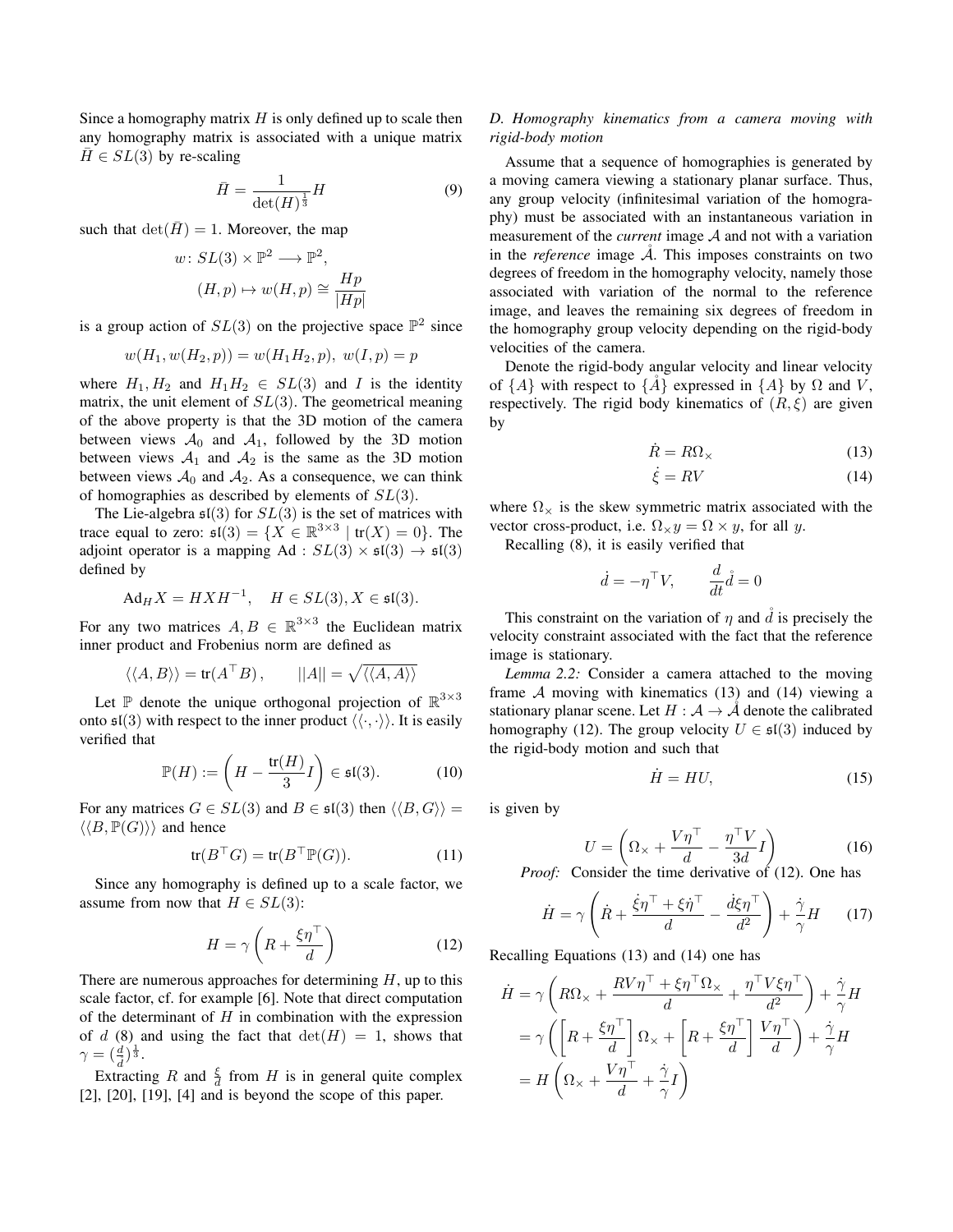Applying the constraint that  $tr(U) = 0$  for any element of  $\mathfrak{sl}(3)$ , one obtains

$$
0 = \text{tr}\left(\Omega_{\times} + \frac{V\eta^{\top}}{d} + \frac{\dot{\gamma}}{\gamma}I\right) = \frac{\eta^{\top}V}{d} + \frac{3\dot{\gamma}}{\gamma}.
$$

The result follows by substitution.

Note that the group velocity  $U$  induced by camera motion depends on the additional variables  $\eta$  and d that define the scene geometry at time t as well as the scale factor  $\gamma$ . Since these variables are unmeasurable and cannot be extracted directly from the measurements, in the sequel, we rewrite:

$$
U := (\Omega_{\times} + \Gamma), \quad \text{ with } \Gamma = \left(\frac{V\eta^{\top}}{d} - \frac{\eta^{\top}V}{3d}I\right). \tag{18}
$$

Since  $\{\tilde{A}\}\$ is stationary by assumption, the vector  $\Omega$  can be directly obtained from the set of embedded gyros. The term  $\Gamma$  is related to the translational motion expressed in the current frame  $\{A\}$ . If we assume that  $\frac{\dot{\xi}}{d}$  is constant (*e.g.* the situation in which the camera moves with a constant velocity parallel to the scene or converges exponentially toward it), and using the fact that  $V = R^T \dot{\xi}$ , it is straightforward to verify that

$$
\dot{\Gamma} = [\Gamma, \Omega_{\times}] \tag{19}
$$

where  $[\Gamma, \Omega_{\times}] = \Gamma \Omega_{\times} - \Omega_{\times} \Gamma$  is the Lie bracket.

However, if we assume that  $\frac{V}{d}$  is constant (the situation in which the camera follows a circular trajectory over the scene or performs an exponential convergence towards it), it follows that

$$
\dot{\Gamma}_1 = \Gamma_1 \Omega_{\times}, \text{ with } \Gamma_1 = \frac{V}{d} \eta^T. \tag{20}
$$

# III. NONLINEAR OBSERVER ON  $SL(3)$  based on direct MEASUREMENTS

The system considered is the kinematics of an element of  $SL(3)$  given by (15) along with (18).

A general framework for non-linear filtering on the Special Linear group is introduced for the case where the group velocity is known. The theory is then extended to the situation for which a part of the group velocity is not available. In particular, we extend the result to the case where the camera is attached to a current frame  $\{A\}$  while the reference frame  $\{\hat{\mathcal{A}}\}$  is assumed to be a Galilean frame such that  $\Omega$  represents the measurements of embarked gyrometers. In this case, it is also assumed that the matrix  $\Gamma$  is slowly time varying in the inertial frame and its time derivative obeys either (19) or (20).

#### *A. Observer with known group velocity*

The goal of the estimation of  $H(t) \in SL(3)$ , is to provide an estimate  $\hat{H} \in SL(3)$  and to drive the error term  $\tilde{H} =$  $\hat{H}H^{-1}$  to the identity matrix I while assuming that  $U \in \mathfrak{sl}(3)$ is known.

The estimator equation is posed directly as a kinematic filter system on  $SL(3)$  with state  $\hat{H}$ , based on a collection of *n* measurements  $p_i \in S^2$ .

$$
p_i = \frac{H^{-1}\mathring{p}_i}{|H^{-1}\mathring{p}_i|}, \quad i = \{1 \dots n\}
$$
 (21)

The observer includes a correction term derived from the measurements and depends implicitly on the error  $H$ . The general form of the estimator filter is

$$
\dot{\hat{H}} = \hat{H}U + k_P \omega \hat{H}
$$
 (22)

The innovation or correction term  $\omega \in \mathfrak{sl}(3)$  is thought of as an error function of the measurements  $p_i$  and their estimates  $\hat{p}_i$  (or as an error function of the measured points  $\hat{p}_i$  and their estimates  $e_i$ ). It depends implicitly on H. The estimates  $\hat{p}_i$ of  $p_i$  are defined as follows,

$$
\hat{p}_i = \frac{\hat{H}^{-1}\mathring{p}_i}{|\hat{H}^{-1}\mathring{p}_i|} \tag{23}
$$

Equivalently, the estimates  $e_i$  of  $\hat{p}_i$  are defined as follows,

$$
e_i = \frac{\hat{H}p_i}{|\hat{H}p_i|} = \frac{\tilde{H}\mathring{p}_i}{|\tilde{H}\mathring{p}_i|}, \quad \tilde{H} = \hat{H}H^{-1}
$$
 (24)

*Definition 3.1:* A set  $\mathcal{M}_n$  of  $n \geq 4$  vector directions  $\mathring{p}_i \in$  $S^2$  ( $i = \{1 \dots n\}$ ) is called *consistent*, if it contains a subset  $\mathcal{M}_4 \subset \mathcal{M}_n$  of 4 constant vector directions such that all its vector triplets are linearly independent.

This definition implies that if the set  $\mathcal{M}_n$  is consistent then, for all  $\hat{p}_i \in \mathcal{M}_4$  there exist a unique set of three non vanishing scalars  $b_j \neq 0$  ( $j \neq i$ ) such that

$$
\hat{p}_i = \frac{y_i}{|y_i|}
$$
 where  $y_i = \sum_{j=1 (j \neq i)}^{4} b_j \hat{p}_j$ 

*Theorem 3.2:* Let  $H : A \rightarrow \hat{A}$  denote the calibrated homography (12) and consider the kinematics (15) along with (18). Assume that  $U \in \{ \AA \}$  is known. Consider the nonlinear estimator filter defined by (22) along with the innovation  $\omega \in \mathfrak{sl}(3)$  given by

$$
\omega = \sum_{i=1}^{n} \pi_{e_i} \mathring{p}_i e_i^T \tag{25}
$$

where  $\pi_x = (I - xx^T)$ , for all  $x \in S^2$ . Then, if the set  $\mathcal{M}_n$ of the measured directions  $\hat{p}_i$  is consistent, the equilibrium  $H = I$  is asymptotically stable.

*Proof:* Based on Eqn's (15) and (22), it is straightforward to show that the derivatives of (21) and (23) fulfill

$$
\dot{p}_i = -\pi_{p_i} U p_i
$$
 and  $\dot{\hat{p}}_i = -\pi_{\hat{p}_i} (U + k_P \text{Ad}_{\hat{H}^{-1}} \omega) \hat{p}_i$ 

Differentiating  $\hat{H}$ , it yields

$$
\dot{\tilde{H}} = \hat{H}(U + k_P \text{Ad}_{\hat{H}^{-1}}\omega)H^{-1} - \hat{H}UH^{-1} = k_P\omega\tilde{H}
$$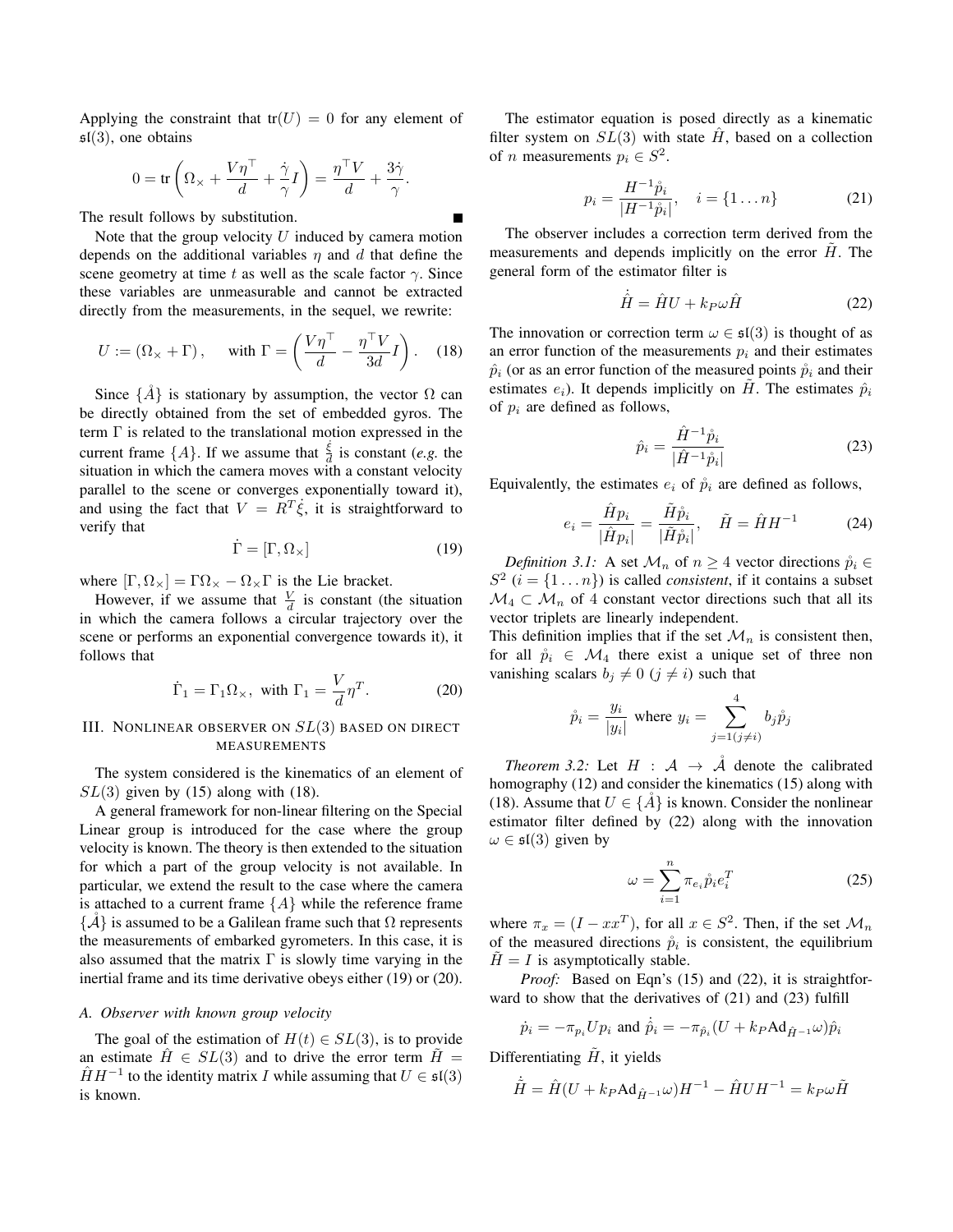Differentiating  $e_i$  defined by (24), we get

$$
\dot{e}_i = k_P \pi_{e_i} \omega e_i
$$

Define the following candidate Lyapunov function.

$$
\mathcal{L}_0 = \sum_{i=1}^n \frac{1}{2} |e_i - \mathring{p}_i|^2
$$
 (26)

Using the consistency of the set  $\mathcal{M}_n$ , one can ensure that  $\mathcal{L}_0$ is locally a definite positive function of  $H$ . Differentiating  $\mathcal{L}_0$ , it yields:

$$
\dot{\mathcal{L}}_0 = \sum_{i=1}^n (e_i - \mathring{p}_i)^T \dot{e}_i
$$

Introducing the above expression of  $\dot{e}_i$ , it follows:

$$
\dot{\mathcal{L}}_0 = \sum_{i=1}^n k_P (e_i - \mathring{p}_i)^T \pi_{e_i} \omega e_i = -k_P \text{tr} \left( \sum_{i=1}^n e_i \mathring{p}_i^T \pi_{e_i} \omega \right)
$$

Introducing the expression of  $\omega$  (25), we get:

$$
\dot{\mathcal{L}}_0 = -k_P \left\| \sum_{i=1}^n e_i \mathring{p}_i^T \pi_{e_i} \right\|^2
$$

The derivative of the Lyapunov function is negative and equal to zero when  $\omega = 0$ , and therefore one can ensure that H is locally bounded. From the definitions of  $\omega$  (25) and  $e_i$  (24), one deduces that

$$
\omega \tilde{H}^{-\top} = \sum_{i=1}^n \left( I_3 - \frac{\tilde{H} \mathring{p}_i \mathring{p}_i^{\top} \tilde{H}^{\top}}{|\tilde{H} \mathring{p}_i|^2} \right) \frac{\mathring{p}_i \mathring{p}_i^{\top}}{|\tilde{H} \mathring{p}_i|}
$$

Computing the trace of  $\omega \tilde{H}^{-\top}$ , it follows:

$$
\text{tr}(\omega \tilde{H}^{-\top}) = \sum_{i=1}^{n} \frac{1}{|\tilde{H}\mathring{p}_{i}|^{3}} \left( |\tilde{H}\mathring{p}_{i}|^{2} |\mathring{p}_{i}|^{2} - ((\tilde{H}\mathring{p}_{i})^{\top} \mathring{p}_{i})^{2} \right)
$$

Define  $X_i = \tilde{H}\dot{p}_i$  and  $Y_i = \dot{p}_i$ , it is straightforward to verify that

$$
\text{tr}(\omega \tilde{H}^{-\top}) = \sum_{i=1}^{n} \frac{1}{|X_i|^3} \left( |X_i|^2 |Y_i|^2 - (X_i^T Y_i)^2 \right) \ge 0
$$

Using the fact that  $\omega = 0$  at the equilibrium and therefore  $tr(\omega \tilde{H}^{-\top}) = 0$ , as well as the Cauchy-Schwarz inequality, it follows that  $X_i^T Y_i = \pm |X_i||Y_i|$  and consequently one has:

$$
(\tilde{H}\tilde{p}_i)^{\top}\tilde{p}_i = \pm |\tilde{H}\tilde{p}_i||\tilde{p}_i|, \ \forall i = \{1 \dots n\},
$$

which in turn implies the existence of some non-null constants  $\lambda_i = \pm |\tilde{H}\tilde{p}_i|$  such that

$$
\tilde{H}\mathring{p}_i = \lambda_i \mathring{p}_i \tag{27}
$$

Note that the fact that  $\lambda_i \neq 0$  can be easily verified. For instance, if  $\lambda_i = 0$ , then  $\mathring{p}_i = \lambda_i H^{-1} \mathring{p}_i = 0$  which contradicts the fact that  $\mathring{p}_i \in S^2$ . Relation (27) indicates that all  $\lambda_i$  are eigenvalues of  $\tilde{H}$  and all  $\mathring{p}_i \in S^2$  are the associated eigenvectors of  $H$ .

Since  $\mathcal{M}_n$  is a consistent set, it follows at the limit (and without loss of generality) that  $(\mathring{p}_1, \mathring{p}_2, \mathring{p}_3)$  are three independent vectors and therefore they represent three non collinear eigenvectors of  $H$  associated with the eigenvalues  $\lambda_i$  for  $i = \{1, 2, 3\}$  such that  $\tilde{H} \dot{p}_i = \lambda_i \dot{p}_i$ .

Exploiting again the consistency of the set  $\mathcal{M}_n$ , it follows that there exists a constant direction  $\hat{p}_k$  from the set  $\{\hat{p}_4, \ldots, \hat{p}_n\}$  such that:

$$
\hat{p}_k = \frac{y_k}{|y_k|}
$$
 where  $y_k = \sum_{i=1}^3 b_i \hat{p}_i$ ,  $b_i \in \mathbb{R}/\{0\}$ ,  $i = \{1, 2, 3\}$ 

Since  $\mathring{p}_k$  can be seen as a forth eigenvector for H associated to the eigenvalue  $\lambda_k = \pm |H\hat{p}_k|$ , this yields

$$
\lambda_k \mathring{p}_k = \tilde{H} \mathring{p}_k = \frac{1}{|y_k|} \tilde{H} \sum_{i=1}^3 b_i \mathring{p}_i = \frac{1}{|y_k|} \sum_{i=1}^3 b_i \tilde{H} \mathring{p}_i
$$

$$
\lambda_k \sum_{i=1}^3 b_i \mathring{p}_i = \sum_{i=1}^3 b_i \lambda_i \mathring{p}_i
$$

Using the fact that the measured directions form a consistent set, it follows that  $b_i \neq 0$ ,  $i = \{1, 2, 3\}$  and invoking the fact that  $det(H) = 1$ , a straightforward identification shows that  $\lambda_k = \lambda_1 = \lambda_2 = \lambda_3 = 1$ . Consequently, H converges asymptotically to the identity I.

*Remark 3.3:* Note that the characterization of the stability domain remains an open problem and not addressed in the paper. Although, simulation results that we have performed tend to indicate that the stability domain is sufficiently large, this issue along with convergence property towards the equilibrium should be thoroughly analysed.  $\triangle$ 

## *B. Observer with partially known velocity of the rigid body*

In this section we assume that  $U(18)$  is not available and the goal consists in providing an estimate  $\hat{H}(t) \in SL(3)$  to drive the error term  $\tilde{H} = \hat{H}H^{-1}$  to the identity matrix  $\tilde{I}$  and the error term  $\tilde{\Gamma} = \Gamma - \hat{\Gamma}$  (resp.  $\tilde{\Gamma}_1 = \Gamma_1 - \hat{\Gamma}_1$ ) to 0 if  $\Gamma$ (resp.  $\Gamma_1$ ) is constant or slowly time varying. The observer when  $\Gamma$  is constant in  $\{A\}$ , is chosen as follows:

$$
\dot{\hat{H}} = \hat{H}(\Omega_{\times} + \hat{\Gamma}) + k_{P}\omega\hat{H},
$$
\n(28)

$$
\dot{\hat{\Gamma}} = [\hat{\Gamma}, \Omega_{\times}] + k_I \text{Ad}_{\hat{H}^T} \omega \tag{29}
$$

The observer when  $\frac{V}{d}$  is constant in  $\{A\}$ , is defined as follows,

$$
\dot{\hat{H}} = \hat{H}(\Omega_{\times} + \hat{\Gamma}_{1} - \frac{1}{3}\text{tr}(\Gamma_{1})I) + k_{P}\omega\hat{H},
$$
 (30)

$$
\dot{\hat{\Gamma}}_1 = \hat{\Gamma}_1 \Omega_\times + k_I \text{Ad}_{\hat{H}^T} \omega \tag{31}
$$

*Proposition 3.4:* Consider a camera moving with kinematics (13) and (14) viewing a planar scene. Assume that  $A$ is stationary and that the orientation velocity  $\Omega \in \{A\}$  is measured and bounded. Let  $H : A \rightarrow \tilde{A}$  denote the calibrated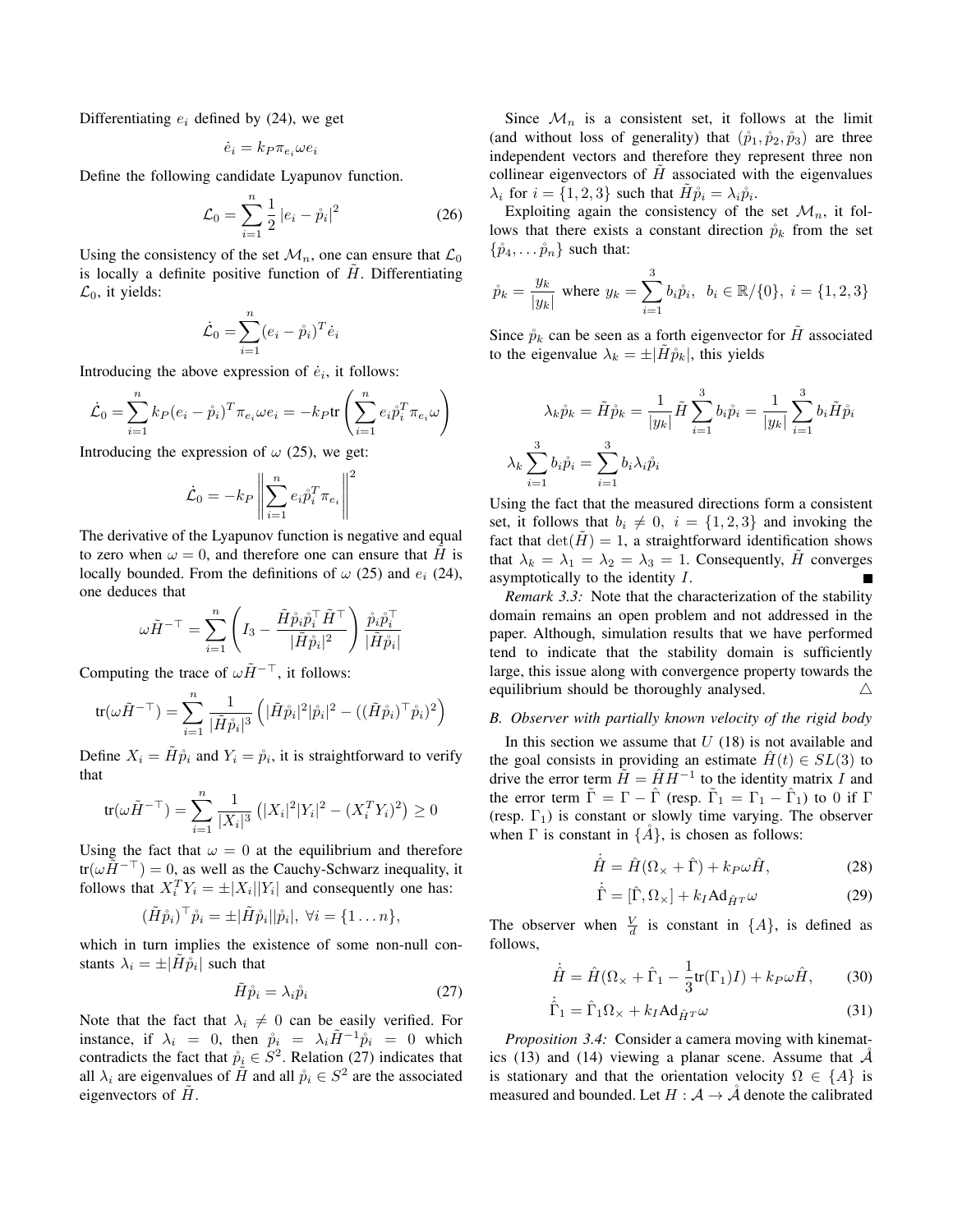homography (12) and consider the kinematics (15) along with (18). Assume that H is bounded and  $\Gamma$  (resp.  $\Gamma_1$ ) is constant in  $\{A\}$  (resp. in  $\{A\}$ ) such that it obeys (19) (resp. (20)).

Consider the nonlinear estimator filter defined by (28-29), (resp. (30-31)) along with the innovation  $\omega \in \mathfrak{sl}(3)$  given by (25). Then, if the set  $\mathcal{M}_n$  of the measured directions  $\dot{p}_i$  is consistent, the equilibrium  $(\tilde{H}, \tilde{\Gamma}) = (I, 0)$  (resp.  $(\tilde{H}, \tilde{\Gamma}_1) =$  $(I, 0)$ ) is asymptotically stable.

*Sketch of the Proof 3.5:* We will consider only the situation where the estimate of  $\Gamma$  is used. The same arguments are used for the case where the estimate of  $\Gamma_1$  is considered. Differentiating  $e_i$  (24) and using (28) yields

$$
\dot{e}_i = \pi_{e_i} (k_P \omega - \mathrm{Ad}_{\hat{H}} \tilde{\Gamma}) e_i
$$

Define the following candidate Lyapunov function

$$
\mathcal{L} = \sum_{i=1}^{n} \frac{1}{2} |e_i - \mathring{p}_i|^2 + \frac{1}{2k_I} ||\tilde{\Gamma}||^2
$$
 (32)

Differentiating  $\mathcal{L}$  and using the fact that tr  $(\tilde{\Gamma}^T(\lceil \tilde{\Gamma}, \Omega \rceil)) = 0$ , it follows that

$$
\dot{\mathcal{L}} = \sum_{i=1}^{n} (e_i - \mathring{p}_i)^T \dot{e}_i - \text{tr}\left(\tilde{\Gamma}^T \text{Ad}_{\hat{H}^T} \omega\right)
$$

Introducing the above expression of  $\dot{e}_i$  and using the fact that  $tr(AB) = tr(B^T A^T)$ , it follows:

$$
\dot{\mathcal{L}} = \sum_{i=1}^{n} (e_i - \mathring{p}_i)^T \pi_{e_i} (k_P \omega - \text{Ad}_{\hat{H}} \tilde{\Gamma}) e_i - \text{tr} \left( \text{Ad}_{\hat{H}^{-1}} \omega^T \tilde{\Gamma} \right)
$$
\n
$$
= -\sum_{i=1}^{n} \mathring{p}_i^T \pi_{e_i} (k_P \omega - \text{Ad}_{\hat{H}} \tilde{\Gamma}) e_i - \text{tr} \left( \text{Ad}_{\hat{H}^{-1}} \omega^T \tilde{\Gamma} \right)
$$
\n
$$
= -\text{tr} \left( \sum_{i=1}^{n} e_i \mathring{p}_i^T \pi_{e_i} (k_P \omega - \text{Ad}_{\hat{H}} \tilde{\Gamma}) + \text{Ad}_{\hat{H}^{-1}} \omega^T \tilde{\Gamma} \right)
$$
\n
$$
= -\text{tr} \left( k_P \sum_{i=1}^{n} e_i \mathring{p}_i^T \pi_{e_i} \omega + \left( \text{Ad}_{\hat{H}^{-1}} (\omega^T - \sum_{i=1}^{n} e_i \mathring{p}_i^T \pi_{e_i}) \tilde{\Gamma} \right) \right)
$$

Finally, introducing the expression of  $\omega$  (25), we get:

$$
\dot{\mathcal{L}} = -k_P \left\| \sum_{i=1}^n e_i \mathring{p}_i^T \pi_{e_i} \right\|^2
$$

The derivative of the Lyapunov function is negative semidefinite, and equal to zero when  $\omega = 0$ . Given that  $\Omega$  is bounded, it is easily verified that  $\dot{\mathcal{L}}$  is uniformly continuous and Barbalat's Lemma can be used to prove asymptotic convergence of  $\omega \rightarrow 0$ . Using the same arguments used in the proof of theorem 3.2, it is straightforward to verify that  $H \rightarrow I$ . Consequently the left hand side of the Lyapunov

expression (32) converges to zero and  $\|\tilde{\Gamma}\|^2$  converges to a constant.

Computing the time derivative of  $\tilde{H}$  and using the fact that  $\omega$  converges to zero and H converges to I, it is straightforward to show that:

$$
\lim_{t \to \infty} \dot{\tilde{H}} = -\mathbf{A} \mathbf{d}_{\hat{H}} \tilde{\Gamma} = 0
$$

Using boundedness of H, one can insure that  $\lim_{t\to\infty} \tilde{\Gamma} = 0$ .

## IV. SIMULATION RESULTS

In this section, we illustrate the performance and robustness of the proposed observers through simulation results. The camera is assumed to be attached to an aerial vehicle moving in a circular trajectory which stays in a plane parallel to the ground. The reference camera frame  $\{A\}$  is chosen as the NED (North-East-Down) frame situated above four observed points on the ground. The four observed points form a square whose center lies on the Z-axis of the NED frame  ${A}$ . The vehicle's trajectory is chosen such that the term  $\Gamma_1$  defined by (20) remains constant, and the observer (30-31) is applied with the following gains:  $k_P = 4$ ,  $k_I = 1$ . Distributed noise of variance 0.01 is added on the measurement of the angular velocity  $\Omega$ . The chosen initial estimated homography  $H(0)$  corresponds to *i*) an error of  $\pi/2$  in both pitch and yaw angles of the attitude, and *ii)* an estimated translation equal to zero. The initial value of  $\hat{\Gamma}_1$  is set to zero. From  $40s$  to  $45s$ , we assumed that the measurements of two observed points are lost. Then, from 45s we regain the measurements of all four points as previously.

The results reported in Fig. 1 show a good convergence rate of the estimated homography to the real homography (see from 0 to  $40s$  and from  $45s$ ). The loss of point measurements marginally affects the global performance of the proposed observed. Note that in this situation, no existing method for extracting the homography from measurements of only two points is available.

### V. CONCLUDING REMARKS

In this paper we developed a nonlinear observer for a sequence of homographies represented as elements of the Special Linear group  $SL(3)$ . More precisely, the observer directly uses point correspondences from an image sequence without requiring explicit computation of the individual homographies between any two given images. The stability of the observer has been proved for both cases of known full group velocity and known rigid-body velocities only. Even if the characterization of the stability domain still remains an open issue, simulation results have been provided as a complement to the theoretical approach to demonstrate a large domain of stability.